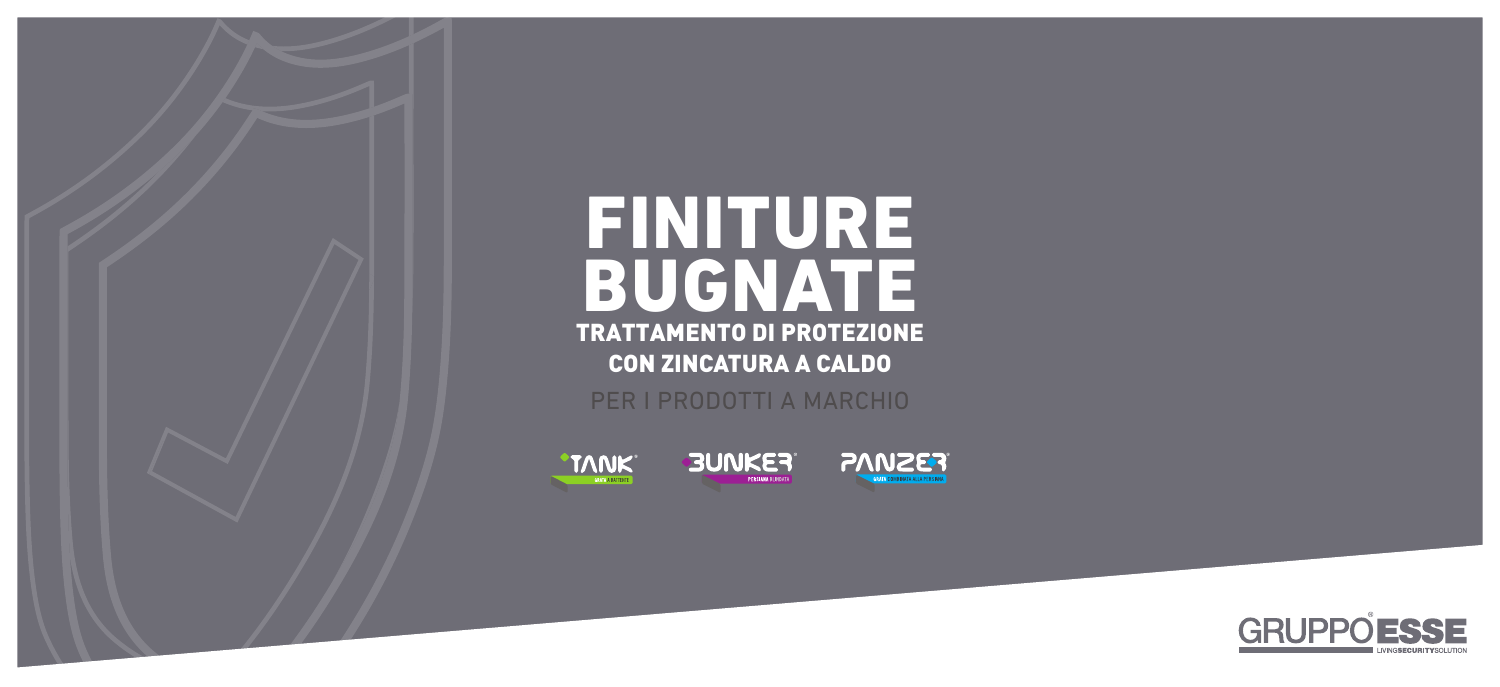|      | <b>BUGNATO</b> |      | <b>BUGNATO</b>  |        | <b>BUGNATO</b> |               | <b>BUGNATO</b>         | <b>BUGNATO</b>    | <b>BUGNATO</b>        | <b>BUGNATO</b>    | <b>BUGNATO</b> |
|------|----------------|------|-----------------|--------|----------------|---------------|------------------------|-------------------|-----------------------|-------------------|----------------|
| 1000 | $- -$          | 1017 | $- -$           | 1036   | $- - -$        | $-2013$       | $  \,$<br>3016         | $- -$<br>4003     | $- -$<br>500          | $- -$<br>5020     | $- -$          |
| 1001 | $- -$          | 1018 | $\bullet$       | 1037   | $- - -$        | $\sqrt{3000}$ | $\bullet$<br>3017      | $- -$<br>4004     | $- -$<br>5005         | $\bullet$<br>5021 | $- -$          |
| 1002 | $- - -$        | 1019 | $- -$           | 2000   | $\bullet$      | 3001          | $\bullet$<br>3018      | $- -$<br>4005     | $- -$<br>5007         | $\bullet$<br>5022 | $\bullet$      |
| 1003 | $\bullet$      | 1020 | $- -$           | 2001   | $\bullet$      | 3002          | 3020                   | $\bullet$<br>4006 | $- -$<br>5008         | 5023              | $- -$          |
| 1004 | $- -$          | 1021 | <b>Security</b> | 2002   | $\bullet$      | 3003          | 3022                   | $- -$<br>4007     | $- -$<br>$\sqrt{500}$ | 5024              | $- -$          |
| 1005 | $- -$          | 1023 | $\bullet$       | 2003   | $- - -$        | 3004          | $- -$<br>3024          | $- -$<br>4008     | $- -$<br>5010         | 5025              | $- -$          |
| 1006 | $\bullet$      | 1024 | $- -$           | 2004   | $\bullet$      | 3005          | $\bullet$<br>3026      | $- -$<br>4009     | $- - -$<br>$-501'$    | $\bullet$<br>5026 | $- -$          |
| 1007 | $\bullet$      | 1026 | $- -$           | 2005   | $\sim$ $ -$    | 3007          | $- -$<br>3027          | $- -$<br>4010     | $- -$<br>5012         | 6000              | $- -$          |
|      | $- -$          |      | $- -$           |        | $- - -$        |               | $- -$                  | $- -$             | $- -$                 |                   | $- -$          |
| 1011 | $- -$          | 1027 | $- -$           | 2007   | $\bullet$      | 3009          | 3028<br>$\sim$ $ \sim$ | 4011<br>$- -$     | 5013<br>$- - -$       | 6001<br>$\bullet$ | $- -$          |
| 1012 |                | 1028 | $- -$           | 2008   | $- - -$        | $3011$        | 3031<br>$\sim$ $ \sim$ | 4012<br>$- -$     | 5014<br>$- - -$       | 6002              | $- -$          |
| 1013 |                | 1032 |                 | 2009   |                | 3012          | 3032                   | 5000              | 5015                  | $\bullet$<br>6003 |                |
| 1014 | $- -$          | 1033 | $- -$           | 2010   | $- - -$        | 3013          | $- -$<br>3033          | $- -$<br>5001     | $\bullet$<br>5017     | $\bullet$<br>6004 | $- -$          |
| 1015 | $\bullet$      | 1034 | $- -$           | $2011$ | $- - -$        | 3014          | $- -$<br>4001          | $- -$<br>5002     | $\bullet$<br>5018     | $\bullet$<br>6005 |                |
| 1016 | $- - -$        | 1035 | $\sim$ $ \sim$  | 2012   | $- - -$        | 3015          | 4002<br>$- -$          | 5003<br>$- -$     | 5019                  | 6006<br>$- -$     | $- -$          |

 $\begin{array}{|c|c|} \hline \textbf{•} & \textbf{standa} \end{array}$ 



### FINITURE BUGNATE PER I PRODOTTI A MARCHIO

|--|

#### TRATTAMENTO DI PROTEZIONE CON ZINCATURA A CALDO